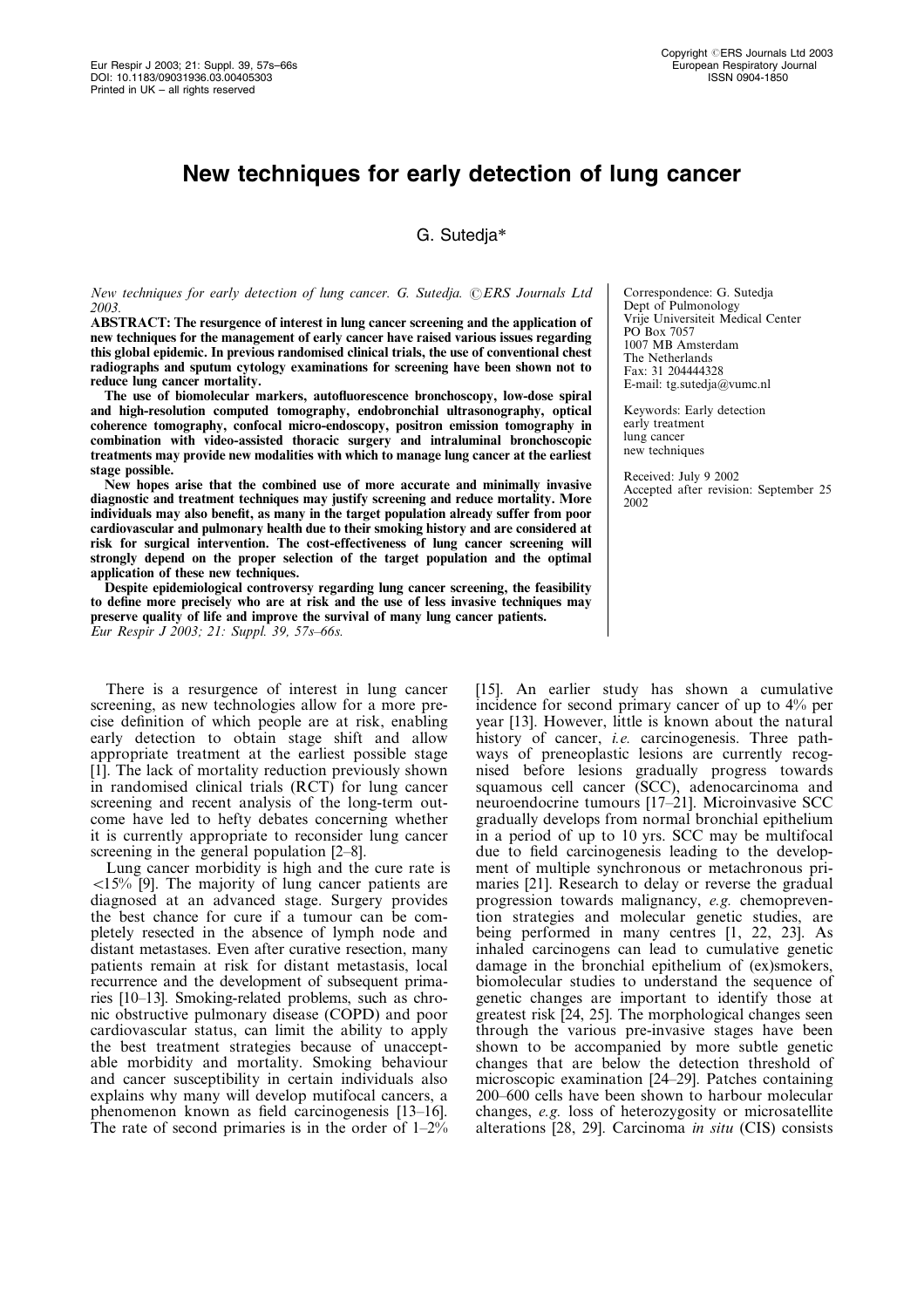of 4–38 cell layers and the majority of these lesions are about five cell layers thick. CIS lesions consist of noncircumferential patches, of several mm in magnitude, of atypical cells in the bronchial mucosa [18, 20]. It is therefore obvious why conventional diagnostic tests such as chest radiographs, computed tomography (CT) scan and fibreoptic bronchoscopy (FB) have been insensitive for early detection and are not effective for early detection. Potentially malignant cell clones are far below the detection threshold of current diagnostic tests. It is paramount to develop more accurate and sensitive diagnostic tools for early detection and treatment.

Surgical resection and complete mediastinal lymph node dissection is the standard treatment of lung cancer. However, it remains a relatively morbid and wasteful treatment method for patients with central early stage cancer without nodal involvement, in whom superficial lesions are only several cell layers thick. As many patients may suffer from smokingrelated diseases, less morbid and tissue conserving therapeutic approaches are indispensable elements for a cost-effective screening programme [30,31]. Various aspects of new emerging technologies for early detection and treatment in lung cancer, mainly focusing on early SCC, will be discussed in this review.

#### The target population

Many Japanese centres have been conducting sputum cytology (and later on the use of low-dose spiral CT has been added to this programme) screening for decades [32, 33]. Data have been consistent and in accordance with the Mayo screening study, showing that stage shift could be obtained. More cases of stage I–II squamous cancer amenable for surgical resection have been detected, leading to a higher resection and survival rate [34–37]. Individuals with early stage SCC in their central airways seemed to benefit most because they had sputum-positive but radiographically occult lung cancer (ROLC). This seems to be in contrast to subjects with sputumpositive adenocarcinoma, who were shown to have a poor survival, as  $>82\%$  of them were already in stage IIIA–IV [38]. Data from randomised clinical trials performed by the three institutions (Mayo Clinic, Rochester, MN, USA; Johns Hopkins, Baltimore MD, USA; and Memorial Sloan, Kettering, NY, USA) showed that in the cohort of subjects with SCC, more early cancers were detected and survival after resection was significantly better compared to those who refused surgery,  $63-76%$  versus <19%, respectively [4, 39]. Therefore, despite many controversies, early detection of SCC appears to be of some benefit if combined with surgical resection.

Extended follow-up data reconfirmed earlier findings that no mortality benefit exists, despite the significant survival advantage in resected early stage (squamous cell) cancer cohorts versus those who refused surgery [2, 4, 6, 39]. Lung cancer proved not to be the major cause of death in the individuals screened [4, 40]. The mortality of smokers from all causes of death is about three-fold more than

nonsmokers. Mortality due to lung cancer was ultimately 7% in both arms of the Mayo study and SCC formed a minor cohort. Many individuals died due to other reasons, including ischemic heart disease and COPD. Case survival differences in the absence of mortality reduction have raised extensive debates about the real value of screening [4, 6–8, 40, 41]. Overdiagnosis has been raised as an important problem of detecting relatively indolent cancers that would never have become clinically relevant. Some individuals are destined not to die from lung cancer per se, despite early detection and treatment. In the control arm of a screening study, the presence of lung cancer may remain undetected [41]. Two per cent of lung cancer cases were missed out of the 153 primaries found in a post-mortem study [42] and deaths in the screened arm from other causes may have been falsely attributed to lung cancer. Healthcare workers and individuals at risk strongly perceive that early detection and treatment can save lives, because lung cancer is assumed to be a fatal disease [4, 6, 40]. The inherent risks for mortality due to diseases such as COPD and cardiovascular diseases are competitive to lung cancer death as the ultimate cause. In retrospect, early lung cancer treatment may be regarded as treating a pseudo-disease. Screening may also lead to additional morbidity and mortality, which is not always expressed correctly in the number of diseasespecific mortalities. All these factors have led to different interpretations and controversies regarding the potential value of lung cancer screening [40, 41].

As it is currently still impossible to accurately predict the cause of death for each individual upfront, it is ethically difficult to refuse treatment in case early lung cancer is diagnosed. The lack of mortality benefit in previous RCTs, the issues of overdiagnosis and pseudo-disease may all be theoretically interesting, but they offer no solution in clinical practice [6]. In previous decades, advanced disease at presentation has been named as the major reason for the dismal cure rate of lung cancer patients. Despite all theoretical arguments about overdiagnosis and pseudodisease raised by the epidemiologists, a strategy of no treatment in a lung cancer screening trial will be unacceptable for clinicians.

The population cohort of (ex)smokers who have a 10% chance of developing lung cancer is very large. For peripheral early stage adenocarcinoma, a lobectomy and mediastinal lymph node dissection is the current standard of treatment [43, 44]. In contrast, intraluminal bronchoscopic treatment (IBT) provides an alternative for surgery for patients with central type early stage SCC [30, 31, 45]. The efficacy of this minimally invasive technique allows for the treatment of poor surgical candidates who were previously denied any screening because they were considered inoperable.

It is important to realise that forced expiratory volume in one second (FEV1), expressed as % predicted, is prognostic for death from ischemic heart disease [46]. COPD with an FEV1  $\langle 70\%$  pred showed a 10-yr cumulative percentage for lung cancer death of 8.8 versus  $2\%$  for those with an FEV1  $>85\%$ pred [47]. The difference in survival at 10 yrs is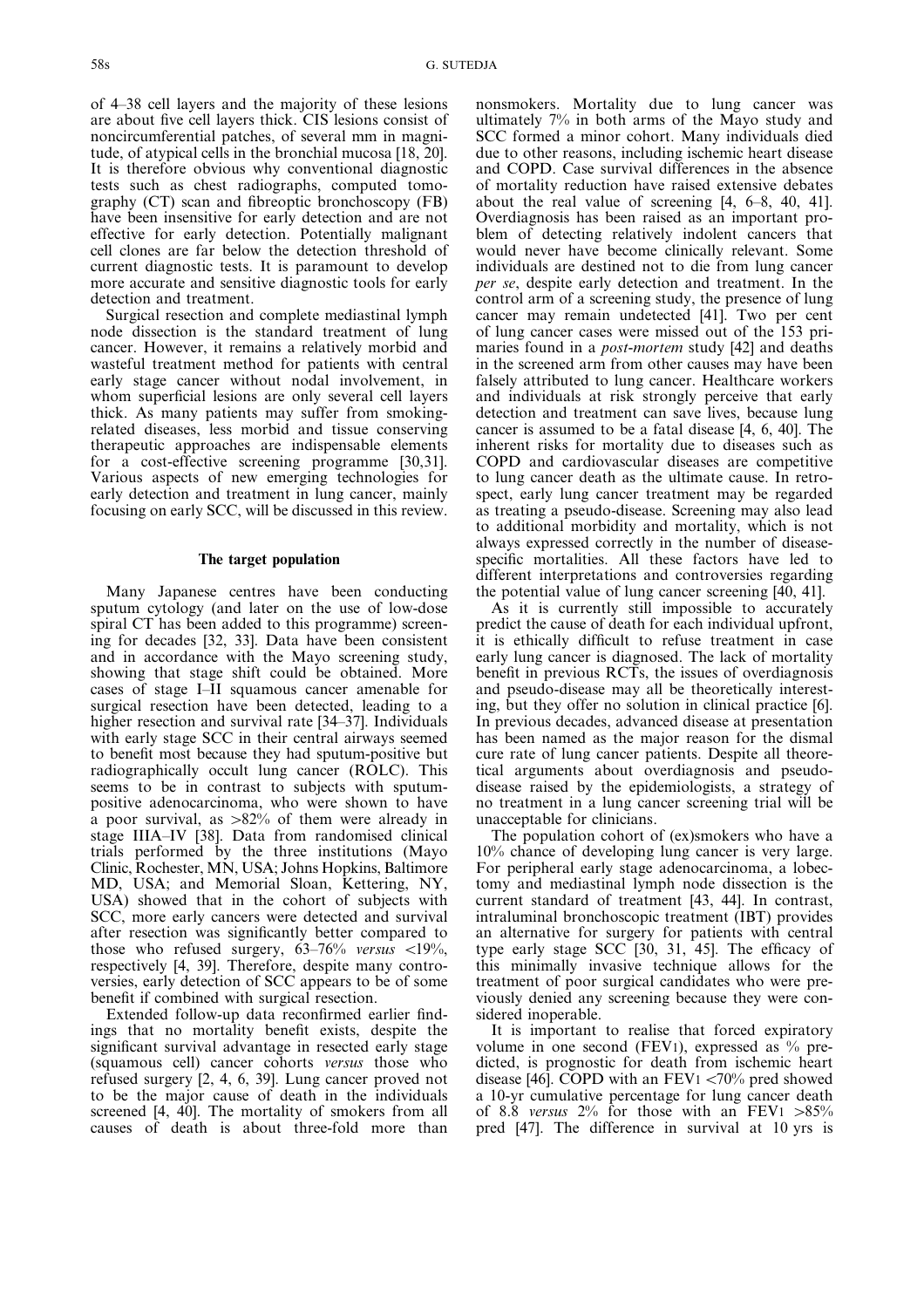significant, 74 versus 91.1%, respectively. The higher relative risk for lung cancer in COPD smokers was significantly and proportionally related to the degree of airway obstruction, and the presence of ventilatory impairment was associated with a 6.44-times greater risk for lung cancer [48]. Paradoxically, screening of this population cohort may fuel more controversies regarding treatment of pseudo-diseases. Fortunately, IBT offers a less morbid treatment option to preserve quality of life, while it may significantly reduce the likelihood of dying from lung cancer [30, 31]. Especially in this cohort of individuals, long-term local control to delay lung cancer death and not necessarily cure, may suffice to preserve quality of life. Therefore, the application of less invasive and morbid treatment methods has to be put into proper perspective.

Approximately 90% of (ex)smokers will not die because of lung cancer, therefore, a highly specific diagnostic test may allow the identification of the  $\sim$ 10% cohort who have the greatest risk. Molecular epidemiology studying cancer susceptibility, e.g. CYP1A1, CYP2D6 and GSTM polymorphisms looking for an individual's capacity to detoxify carcinogens, has shown that the presence of null GSTM1 and mutant CYP1A1 genotypes were associated with a relative risk of 41 to develop lung cancer [49]. However, data have not been very consistent and a recent review by KIYOHARA et al. [50] about genetic polymorphisms and lung cancer susceptibility has addressed this conflicting issue. Their meta-analysis seemed to show only myeloperoxidase and microsomal epoxide hydrolase exon 4 polymorphisms to be significantly associated with lung cancer risk.

The combination of accurate diagnostic tests and minimally invasive treatment are crucial elements for cost-effective screening. Screening-related anxiety, morbidity and mortality may increase burden and costs. The efficacy of minimal invasive treatment, i.e. intraluminal bronchoscopic treatment, as an alternative to surgery, warrants the inclusion of the cohort population with severe COPD and poor general health, despite their inherent higher risk of dying from nonlung cancer-related diseases [30, 45]. It remains to be seen whether genetic susceptibility studies may help to achieve a more economical screening programme, instead of scrutinising all (ex)heavy smokers with or without pulmonary function impairment.

# Sputum cytology screening

To detect early stage lung cancer, sputum cytology screening (SCS) and chest radiography (and later on low-dose spiral CT) have been performed in many centres [32, 33]. Epidemiologists, cytopathologists, molecular biologists, radiologists and surgical oncologists have been involved in the process to identify and treat those with early lung cancer. Individuals with suspicious sputum cytology (severe atypia or malignant cells) have been subjected to FB and further radiological staging [51]. Sputum cytology mainly detects SCC in the central airway. Treatments offered have been both surgical and bronchoscopic, e.g. photodynamic therapy [30, 32–38].

Positive sputum cytology for adenocarcinoma proved to be stage  $\geq$ IIIA in 82.4% of cases [37]. Hence, low-dose spiral CT has been used to detect early stage parenchymal lesions. Data so far have shown that it is possible to obtain a significant stage shift for the detection of stage I/II adenocarcinoma in  $>80\%$  of cases [33, 52, 53]. However, screening with low-dose spiral CT has been extensively debated because of the controversies mentioned previously [5–8, 52–54]. In addition, initial data showed that  $>50\%$  of individuals had one or more noncalcified nodule(s) at baseline CT examination, rendering more diagnostic steps to be taken [7, 8, 53, 54]. Compared to low-dose spiral CT, the "false-positive" rate of early detection for SCC of sputum cytology is very low. Recent data from the University of Colorado Specialized Programs of Research Excellence (SPORE) trial, conducted in COPD (ex)smokers, have shown that 103 (4.2%) incident cancers developed among 2,441 individuals. This is seven times the incidence of the normal USA population [55].

Immunostaining with heterogeneous nuclear ribonuclear protein (hnRNP) A2/B1 [56], quantitative image cytometry by looking at malignant associated changes (MAC) using deoxyribonucleic acid (DNA) texture analysis of the cell nuclei [26] and molecular biological markers [1, 24–29] have revealed changes far in advance and below the detection threshold of morphological classification. Molecular abnormalities may already present prior to morphological changes, therefore, individuals with normal sputum cytology cannot be excluded when studying carcinogenesis. The costs of a screening programme may increase because a larger proportion of COPD (ex)smokers has to be followed. The dynamism of clonal cell changes has to be studied further. Genetic changes may also be inherent to senescence and clonal dynamism, due to continuous exposure of bronchial mucosa to irritants inducing nonspecific inflammatory dynamic changes. These changes have to be studied diligently for a prolonged period before concluding that they are related to carcinogenesis per se [27, 28, 57]. Currently, not a single set of biomarkers has emerged and can be used for accurate prediction of the development of lung cancer in any particular individual. Early molecular changes have been studied, in terms of field carcinogenesis, by looking at "normal" specimens collected from remote areas where the primary tumour was located [27, 28, 58, 59]. Changes were detected in about 50–60% of individuals, underscoring the limited knowledge about the dynamism of bronchial mucosa. Therefore, the value of biomarkers has to be tested prospectively in a larger cohort, comparing normal individuals, COPD, recurrent bronchitis, interstitial lung disease and those who, albeit analysed in retrospect, will develop lung cancer. Studies on archived sputum have shown sensitivities of MAC score (DNA texture analysis) and immunostaining with hnRNP A2/B1 to be 78 and 91%, respectively [26, 56]. The currently ongoing prospective study of Yunnan tin miners using immunostaining with hnRNP A2/B1 has again shown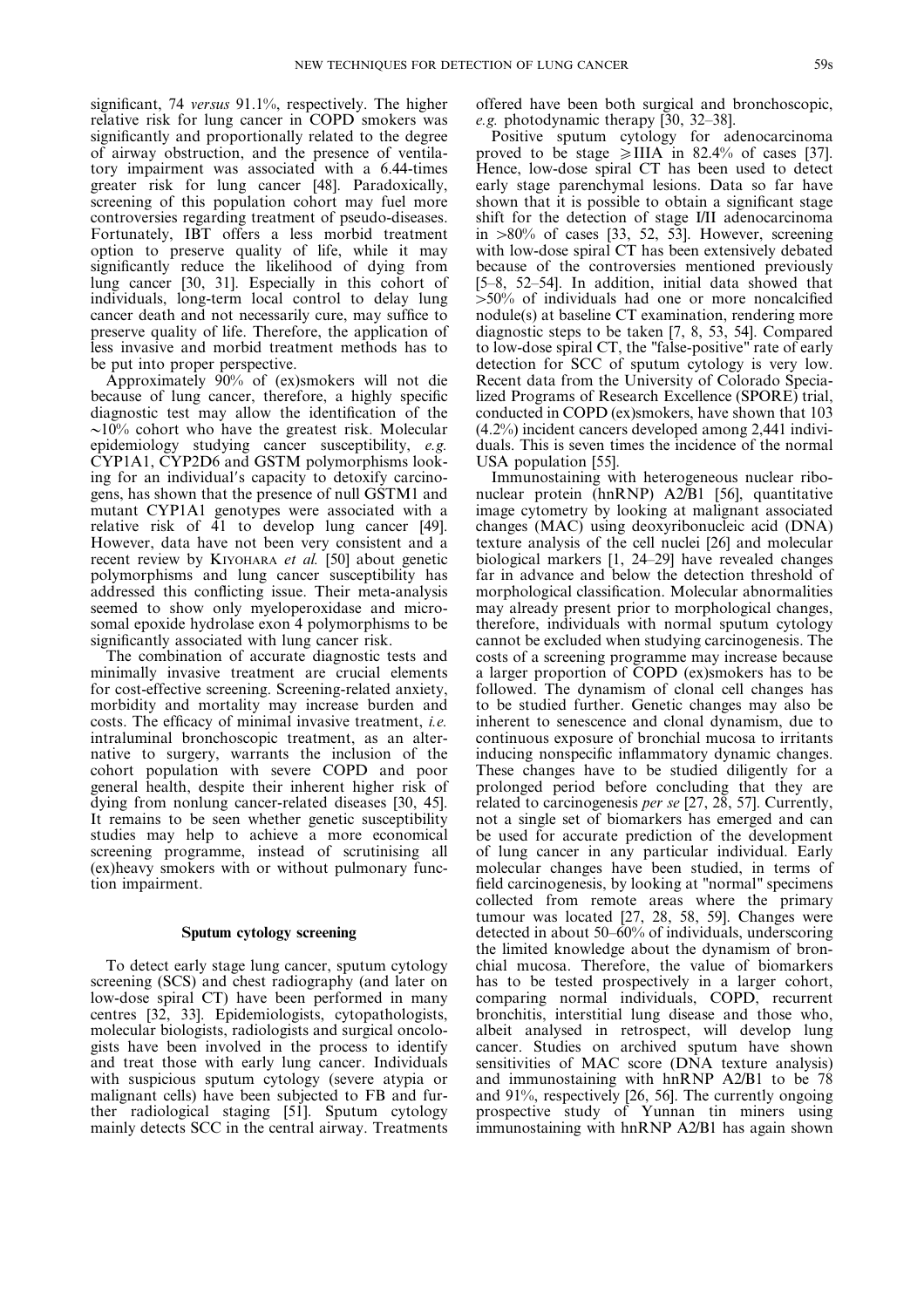80% sensitivity in those with lung cancer primaries and 78% sensitivity to predict those developing lung cancer [56]. More importantly, both MAC and immunostaining hnRNP A2/B1 seemed to result in a significant time shift forward, years in advance before lung cancer emerged. Semi-automated analysis of nuclear features for MAC has a sensitivity of 75% and a specificity of 90% [26, 60]. This allows unattended inspection of 50 slides daily. MAC DNA texture analysis is obviously consistent, excluding intra- and interindividual variability of the pathologists for classifying the degree of preneoplasia. Suspicious cells can be re-examined by the cytopathologist, as the exact co-ordinates of all cells can be digitally stored in a computer. It remains to be seen whether the use of biomarkers, immunostaining with hnRNP A2/B1 and automated sputum cytometry may reduce the range of subjective morphology classification and lead to a significant time shift forward in diagnosis. Currently, the large number of COPD (ex)smokers forms a major hurdle for the realisation of a cost-effective screening programme.

# Radiological examinations

In previous trials, chest radiographs have been shown to be insensitive for detecting early parenchymal abnormalities and central airway tumours. Lesions  $\lt 1$  cm in 70% of the cases were missed causing a diagnostic delay of  $>1$  yr [61, 62]. Many parenchymal abnormalities were missed when analysed in retrospect. Hence, the use of low-dose spiral CT for early detection obtained a significant stage shift for stage I-II adenocarcinoma [33, 53]. This issue remains, however, controversial [5–8].

High-resolution CT improves staging accuracy prior to intraluminal bronchoscopic treatment in central early stage SCC [63]. One can exclude bronchial wall abnormalities indicating deeper tumour infiltration. The role of virtual bronchoscopy herein may be limited because of its finite spatial resolution to visualise minute mucosal abnormalities [64]. Indeed, small patches of 90,000 cells may prove to be a great challenge for accurate radiological imaging [18, 19, 28]. The role of multi-sclice CT herein has not been investigated.

#### Bronchoscopy and autofluorescence bronchoscopy

For SCC, cumulative genetic damages seem to correspond with the different grade of morphological changes, from low to high grade dysplasia (HGD) [1, 22, 24–29]. Morphologically, normal mucosa may already contain genetic abnormalities [27, 28]. Stepwise histological changes are believed to occur from normal through the various grades of squamous metaplasia, mild, moderate and severe dysplasia, and CIS before the lesion becomes micro-invasive [18–21].

This seems compatible with the results of AUERBACH and co-workers [18, 20], who investigated the relationship between smoking and changes in bronchial epithelium. Post-mortem step sections of the entire tracheobronchial tree in 402 male patients were obtained, with up to 208 sections per individual. The true presence of CIS in particular was shown to correlate with smoking history and the presence of cancer. CIS lesions were found in 23 (2.4%) of the 956 sections, showing atypical cells in the entire specimen, with an average depth of only five cells (range 4–38). In early SCC, 61% of the lesions had depth abnormalities of  $\geq 6$  cell layers. Therefore, early  $S\tilde{C}C$  is indeed  $\langle 1 \text{ mm}$  thick. Nonsmokers did not appear to harbour any CIS. CIS was present in 75% (27 of 36) of the subjects who smoked  $\geq 2$  packs day<sup>-1</sup> and in 83% (52 of 63) of lung cancer subjects. The presence of multiple CISs strongly supports field carcinogenesis, which was found in 11.4% of smokers smoking  $\geq 2$  packs day<sup>-1</sup> and in 15% of lung cancer patients.

However, the exact location of CIS using conventional FB could only be determined in 29% of the cases [13]. Two-thirds of these ROLC were shown to be a few mm thick. SATO et al. [65] reported that 527 FB sessions were required to ultimately pinpoint the lesions in 180 patients with 200 occult cancers [65]. An average of three lengthy  $\sim$ 45 min FB sessions was carried out, with separate brushings of all segments. In retrospect, 175 lesions were located proximal to the subsegmental bronchi, thus, within the visible range of the FB. Initial false-negative findings led to an average delay of 29.2 months.

Data clearly show that the lack of any instrument to locate these lesions will be counterproductive to the concept of stage shift. The accessibility of the entire bronchial tree is limited by the size of the bronchoscope and the use of an ultrathin bronchoscope for inspecting subsegmental branches up to the tenth generation may only increase the burden of bronchoscopic examination [66].

Laser induced fluorescence endoscope (AFB-LIFE1; Xillix, Richmond, BC, Canada) uses a helium-cadmium laser of  $\lambda$  442 nm for tissue excitation [67, 68]. The emission spectrum is captured by two sensitive charged coupled device (CCD) cameras and processed through a fluorescence collection sensor and an optical multichannel analyser. Real-time digitised images are acquired by using ratios of red to green ( $\lambda$  630 nm to  $\lambda$  520 nm) fluorescence emissions for correcting distance and movement during examinations. Special imaging algorithms have been generated, based on the data of in-vivo and in-vitro analysis, and Monte-Carlo simulation modelling [69]. Digitised images reflect the in-vivo fluorescence signals collected, exploiting the differences in autofluorescence characteristics between suspicious (HGD and CIS) and normal bronchial mucosa. The suspicious lesions appear red-brownish while normal mucosa appears green. Other systems use the fluorescencereflectance system in their imaging algorithms, such as the D-light system (Storz®; Karl Storz, Tüttlingen, Germany). A noncoherent ultraviolet to blue 300 W Xenon filtered lamp ( $\lambda$  380–460 nm) is used to excite a broad emission spectra of the different chromophores in tissue [70]. In combination with some reflectance of blue light, the D-light produces bluish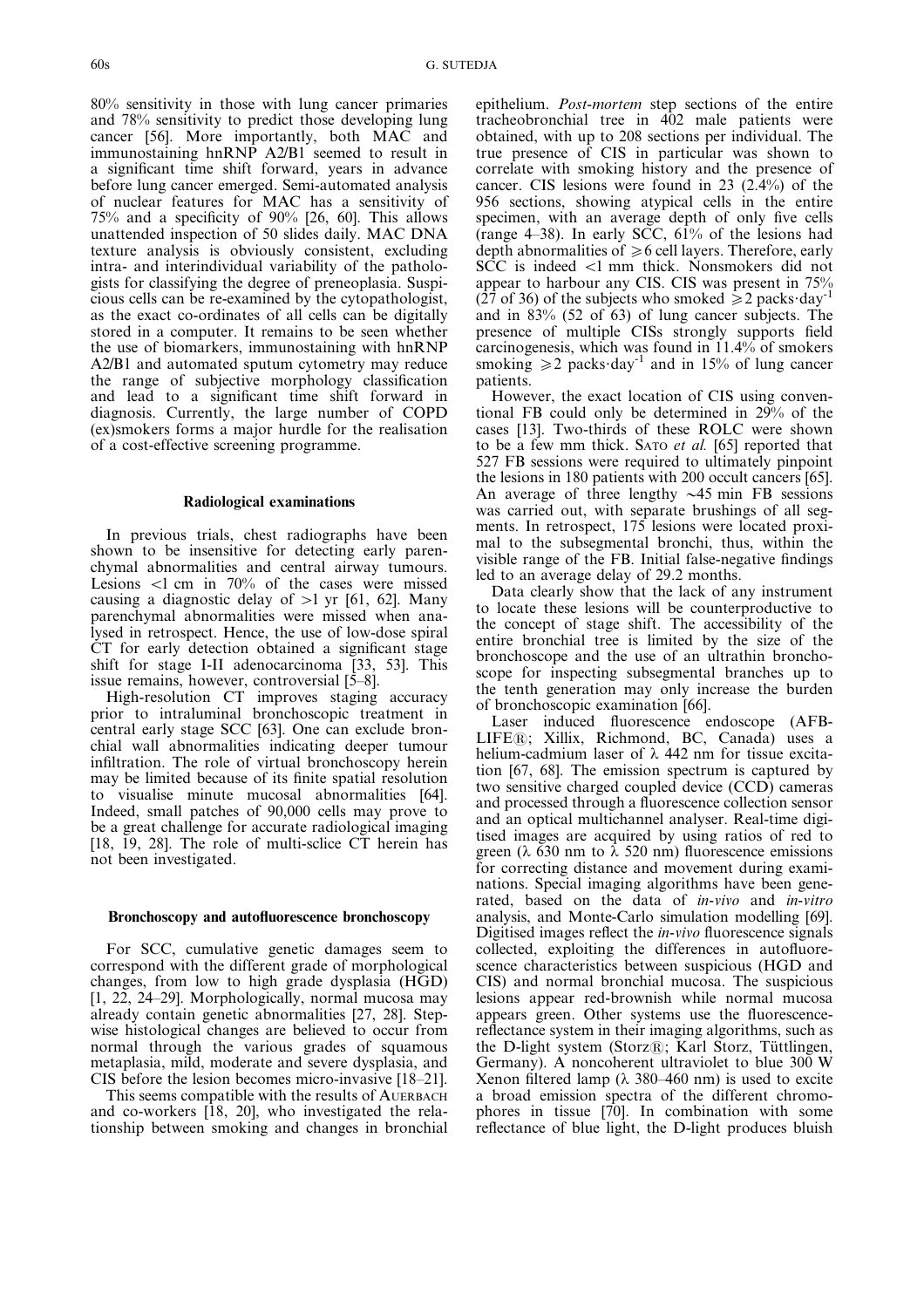images for normal areas and darker images for HGD and CIS. The  $SAFE@$  1000 autofluorescence system (Pentax, Asahi Optical, Tokyo, Japan) also uses a Xenon-lamp ( $\lambda$  420–480 nm) and the camera contains a fluorescence filter as well as an image intensifier [71]. Also soon, new fluorescence-reflectance imaging systems  $(ONCO-LIFER, Xillix; WolfR)$ , Knittlingen, Germany) will enter clinical trials, with the aim to reduce equipment costs and to ease the autoflouresence bronchoscopy (AFB) procedure. Exploiting both quantitative and qualitative imaging algorithms may improve accuracy in differentiating true pre-invasive lesions from non-specific lesions, thus nonmalignant mucosal abnormalities.

Photodynamic diagnosis, using photosensitisers, has been used to enhance image contrast [70]. The relative selectivity of the photosensitising molecules for malignant tissue and the higher photon yield may abolish the need for expensive laser and ultrasensitive CCD cameras. However, the lack of drug selectivity, complex pharmacokinetics and skin photosensitivity raise issues as to whether this will be cost-effective and practical to be implemented for screening at large. McWILLIAMS et al. [72] reported that the use of digitised fluorescence ratio, i.e. quantitative imaging projected on the monitor screen, increased CIS detection rate to the full 100% score.

AFB-LIFE programmes have so far included the largest number of individuals and thousands of lesions have been collected [73–75]. A panel of pathologists have reviewed all biopsy specimens for the proper World Health Organization (WHO)/International Association Study Lung Cancer (IASLC) classification, as intra- and interindividual variability of histology reporting is an important determinant of the results. AFB-LIFE in addition to the conventional method of FB has been shown to be 2–4 fold more accurate to detect pre-invasive lesions (80–100% range) [75]. The sequence of examinations and the individual bronchoscopist did not affect the results [76]. Unforeseen occult synchronous lesions were also found in  $\sim$ 10% of the individuals with lung cancer primaries [77]. AFB-LIFE significantly improved the detection rate for angiogenic squamous dysplasia, an entity believed to be genetically important in the process of carcinogenesis [76, 78]. The additional use of AFB-LIFE for accurate staging helped define the best treatment approach in addition to highresolution CT, as only 25% of ROLCs were truly occult and amenable for IBT [79]. The use of AFB extended the duration of the FB session by v15 min [80]. Nevertheless, sensitivity, specificity and accuracy remain a relative issue, strongly dependent on the population studied. Smoking history [75], sex distribution (relative paucity of preneoplastic lesions in females [81]), the level of personal expertise of the bronchoscopist [68, 73–75] and the intra- and interindividual variability of histology reporting [82–84] are all factors to be taken into account.

It has been commonly accepted that the WHO/ IASLC morphology criteria is the gold standard. However, even among experienced pathologists, full agreement of classifying malignancies may only reach a  $\kappa$  value of 0.73 [82]. The reproducibility for

classifying pre-invasive lesions showed intra-observer agreement of 0.71 and interobserver agreement was only 0.55 [83]. In classifying CIS in the current authors' initial study period, only  $\langle 50\%$  were confirmed by the panel to have a CIS [84]. Intra- and interobserver variability in histology reports are easily overlooked and should be accounted for in analysing data of carcinogenesis studies, especially in looking at specific biomarkers that accompany these early morphological changes [1, 24–28]. By using the internet for more accurate morphological classification, a k value of 0.9 could be obtained [85].

Unfortunately, biopsy sampling using AFB-LIFE has been shown to remove the entire patch of clonal cells [28, 29]. Many lesions were  $<1.5$  mm in diameter and  $\sim$ 50% of these lesions were shown to be smaller than the size of the flexible biopsy forceps. Twentyseven of the 69 paired biopsies obtained at 6-month intervals showed one or more molecular changes in the initial biopsy specimens. However, 86% had no abnormality after rebiopsy and 24% lacked the initial changes found after repeat biopsy [29]. Therefore, the natural history of some lesions cannot be studied because of complete mechanical removal at baseline examination. Studying the natural history of minute pre-invasive lesions, especially at the earlier preinvasive stages may become virtually impossible.

Spectroscopic images obtain the entire spectral images of the target tissue within a wavelength of interest [86, 87]. Optical coherence tomography (OCT) can record two-dimensional, cross-sectional images of cell layers [88]. Confocal micro-endoscopy provides cellular images to be used in studying carcinogenesis at the subcellular level [89]. By suppressing images that are out of focus, optical sectioning and three-dimensional reconstruction images can provide superimposed pictures on a microstructural level. New developments in optical biopsy techniques such as OCT and confocal micro-endoscopy may help in the understanding of the natural history of pre-invasive lesions, without the necessity of taking biopsy. However, until the exact algorithms for optical biopsy can be generated, some comparative studies using the WHO/IASLC morphological classification may be required.

The initial false-positive findings using AFB (suspicious fluorescence image but normal histology classification) have to be studied longitudinally. Genetic damages at multiple chromosomal sites (e.g. 3p14, 9p21, p16, etc.) have been reported in morphologically normal and minimally altered bronchial specimens. Increasing percentages of abnormalities were found in current smokers and subjects with a higher metaplasia index [27]. PARK et al. [28] showed the presence of (multifocal) molecular abnormalities (3p, 9p, 17q regions) in morphologically normal and pre-invasive lesions. Increasingly more changes from normal towards dysplastic foci were found [28]. In 68% (13 of 19) of the patients the specimens showed at least one abnormal focus among the seven chromosomal regions analysed. Heterogeneity was seen in the changes of molecular patterns and they were not necessarily identical with those in tumour clones. A more homogeneous allele-specific loss was found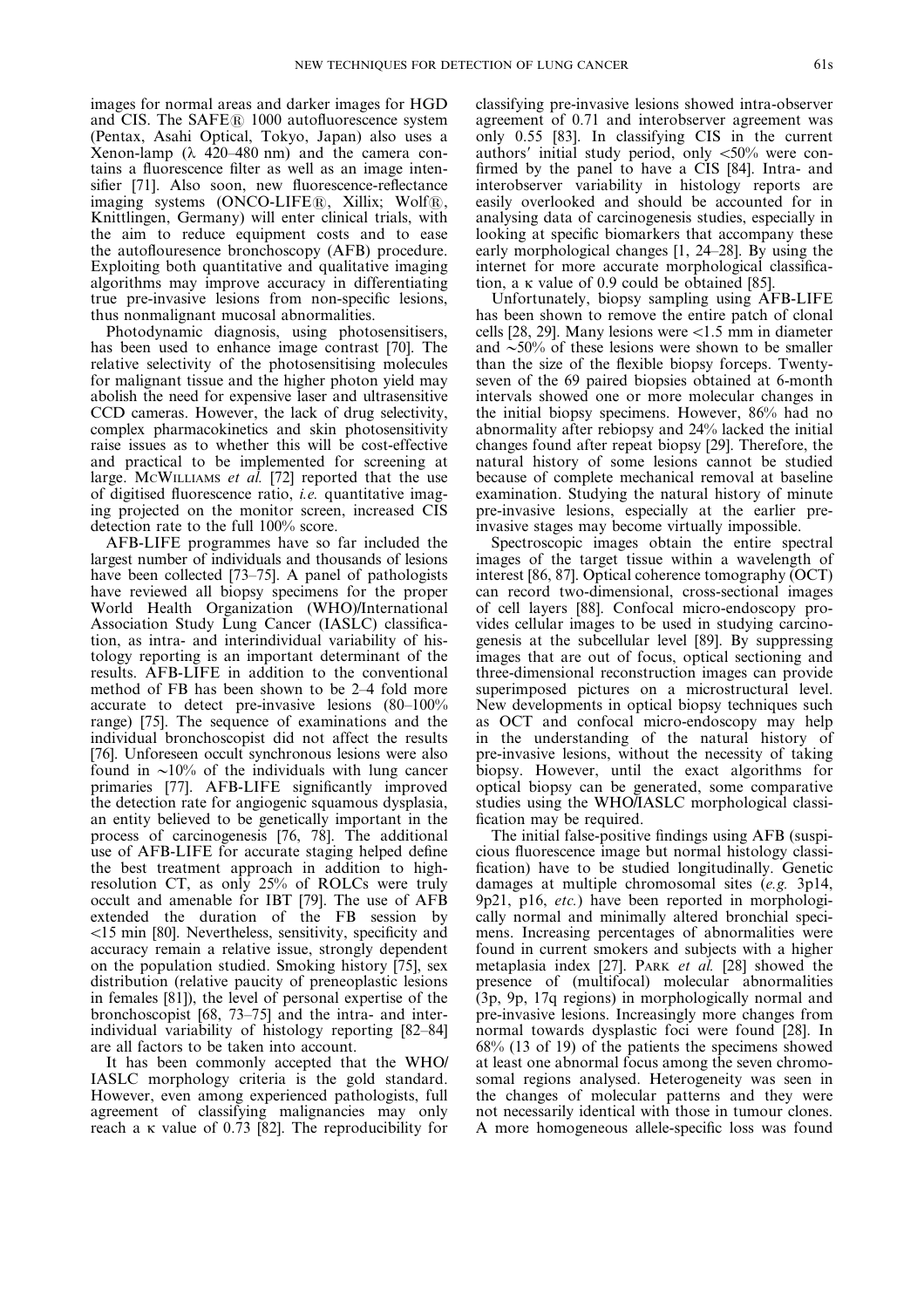in materials sampled with the AFB-LIFE in their previous study. This suggests that abnormal fluorescence characteristics may represent a more malignant cohort of lesions than in samples collected by random biopsy alone. This seems compatible with the recent interpretation of angiogenic squamous dysplasia [78].

The availability of AFB-LIFE allows for longitudinal study, to exclude sampling bias, in studying the natural history of pre-invasive lesions. BOTA et al. [90] recently reported a 6.1% progression rate among 147 dysplastic lesions, irrespective of whether individuals ceased smoking. Only 2.5% of the 359 lowgrade lesions progressed and only did so in the presence of a HGD. In 53 patients without HGD or invasive cancer, none of the low-grade lesions showed progression.

The current authors recently analysed the natural history of pre-invasive lesions [91]. Twelve per cent of the lesions progressed toward CIS or microinvasive SCC. The spontaneous regression rate was 88% and no stepwise pattern of morphological changes could be determined. The morphological changes over time were very dynamic in a nonstepwise manner. This was true for all lesions, whether they progressed, regressed or remained stable during follow-up. Progressive lesions were more likely in patients with COPD and after previous primaries. The dynamism of each lesion during follow-up makes it rather difficult to predict any outcome by using the initial morphological classification as a starting point. Therefore, the finding of any metaplasia or dysplasia in a transversal study cannot always be reliably used to predict the likelihood for cancer development in any particular individual. The current sampling method of bronchial tissues may contain many nonspecific clonal cell changes and disturb the natural history [57]. Nonspecific clonal polymorphisms in the samples collected in a transversal or longitudinal study may generate a high background noise for biomolecular studies, as  $>80\%$  of the specimens regressed spontaneously. From the data of both longitudinal studies [90, 91], the progression rate to malignancy of 6–12% seems compatible with the 10% rate lung cancer development in the population of smokers [17–20]. Recent data by LAM et al. [92] has shown that in the placebo arm of a chemopreventive agent (anethole dithiolethione) study in smokers, the rate of progression of dysplastic lesions was in the order of 17%.

A follow-up study in individuals who ultimately developed CIS has been conducted with 3–4 monthly repeat AFB-LIFE, showing that all CIS ultimately progressed to SCC [93]. CIS seems to be the point of no return, therefore individuals with CIS should be treated promptly. The natural history of preneoplastic lesions have to be further investigated in combination with molecular genetics in a prospective fashion. Optical biopsy techniques may offer a solution to prevent tissue disturbance by taking biopsy, which may disrupt the natural history of these preinvasive lesions.

# How to treat early stage lesions

The most important step prior to any treatment is accurate staging. "Early stage" SCC should be assessed with regard to tumour margins and depth of tumour invasion in the bronchial wall [13, 30, 31, 45]. Data of endobronchial ultrasonography have been consistent in terms of its spatial resolution, but it is somewhat early to definitely conclude its value practically [94, 95]. The role of PET-scan for accurate staging of intraluminal tumour and to exclude nodal disease also warrants further investigation [96].

The importance of tumour microscopy and its nodal status can be reviewed from previous surgical series [34–37, 97–101]. Early detection and surgical resection in previous RCT achieved a 5-yr survival rate of 55 versus 26% in the control arm and the p-value was 0.032 [4]. It is important to realise that a subgroup of patients with early stage SCC harbour minute superficial and intraluminal lesions. Many phase II studies have dealt with the efficacy of IBT [30, 31, 45, 90, 93, 101–103]. Ideally, phase III studies comparing surgery versus various IBT modalities versus a no treatment arm are required. However, the relative paucity of early stage SCC, as many are detected by chance, makes the realisation of such a study difficult. Some individuals are considered poor surgical candidates (e.g. those with COPD, poor cardiovascular status, previously resected syn- and metachronous tumours). IBT is an alternative for surgery and is a parenchyma-conserving technique, provided staging is accurate to stage N0 tumour [45]. The choice of IBT modality is of less importance providing local staging has been accurate [101, 102].

Photodynamic therapy (PDT) uses injected photosensitisers, combined with laser illumination of the tumour area to obtain selective necrosis and has therefore been most popular for treating early stage SCC [30, 45, 103]. However, lack of selectivity for photosensitisers [87] and scar formation [102–104] do not support this theoretical advantage. All IBT modalities seem to be equally effective [31, 101]. Twenty-two out of 39 patients with early stage SCC were spared surgery after initial PDT treatment [45] and any IBT modality prior to surgery may allow for less extensive surgical resections [105–107]. IBT as the initial treatment strategy for intraluminal SCC is a prudent approach to preserve healthy lung tissue and quality of life [45, 79, 93]. In 32 patients considered nonsurgical candidates with central early stage SCC, the current authors' data showed that IBT could obtain excellent local control. Follow-up has been 2–10 yrs (median 5 yrs). Half of the patients are alive, and eight died due to recurrences of previous lung cancer primaries, although unrelated to the ROLC treatment. The remaining patients died of nonlung cancer-related causes [108].

# The costs of early intervention

The present authors have calculated the cost of AFB-LIFE bronchoscopy for early intervention in a target population consisting of individuals with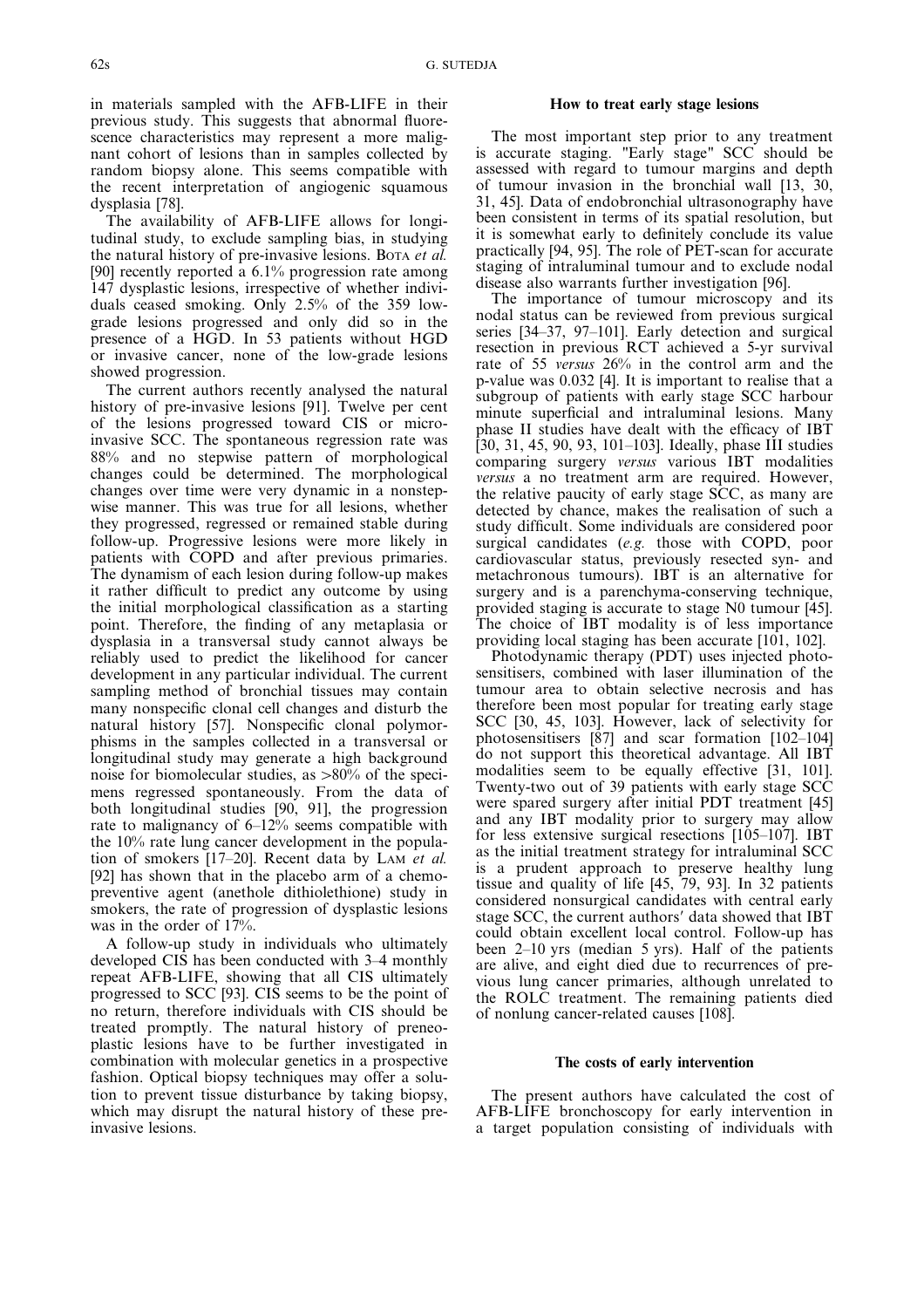previously resected stage I–II NSCLC, ear nose and throat cancers, and positive sputum cytology. Twentyone lesions progressed to cancer (171 dysplastic lesions and 429 bronchoscopies). The tariff of one bronchoscopy examination in the Netherlands is 81 Euro. The endoscopic cost per cancer lesion found was 1,653 Euro. Treatment with electrocautery costs 380 Euro [101]. Thus, early bronchoscopic intervention per early stage SCC costs 2,033 Euro.

Longer follow-up is needed to definitely show the cost-effectiveness of early intervention in the "population at risk". From the bronchoscopist's point of view, a more pro-active role is warranted as early diagnosis, accurate staging and intraluminal bronchoscopic treatment may provide the best chance for cure when lung cancer is found at the carcinoma in situ stage. However, squamous cell cancer may take 10 yrs to develop and repeat diagnostic steps during follow-up increases costs. All controversial aspects mentioned previously should determine the exact value of screening, as increasingly more individuals with poor general condition can be treated using minimal invasive treatment such as bronchoscopic electrocautery [108]. Curative local treatment by intraluminal bronchoscopic treatment increases the risk of these particular individuals to die later from nonlung cancer-related diseases, hence the controversy about treating pseudo-diseases.

#### References

- 1. Hirsh FR, Franklin WA, Gazdar AF, Bunn PA. Early detection of lung cancer: Clinical perspectives of recent advances in biology and radiology. Clin Cancer Res 2001; 7: 5–22.
- 2. Melamed MR, Flehinger BJ, Zaman MB. Impact of early detection on the clinical course of lung cancer. Surg Clin North Am 1987; 67: 909–924.
- 3. Kubik A, Parkin DM, Khlat M, Erban J, Polak J, Adamek M. Lack of benefit from semi-annual screening for cancer of the lung: Follow-up report of a randomized controlled trial on population of highrisk males in Czechoslovakia. Int J Cancer 1990; 45: 26–33.
- 4. Marcus PM, Bergstrahl EJ, Fagerstrom RM, et al. Lung cancer mortality in the Mayo Lung Project: impact of extended follow-up. J Natl Cancer Inst 2000; 92: 1308–1316.
- 5. Patz EF, Goodman PC, Bepler G. Screening for lung cancer. NEJM 2000; 343: 1627–1633.
- 6. Strauss GM, Gleason RE, Sugarbaker DJ. Screening for lung cancer: Another look, a different view. Chest 1997; 111: 754–768.
- 7. Jett JR. Pro/con editorials spiral computed tomography screening for lung cancer is ready for prime time. Am J Respir Crit Care Med 2001; 163: 812–815.
- 8. Patz EF, Goodman PC. Low-dose spiral computed tomography screening for lung cancer: not ready for prime time. Am J Respir Crit Care Med 2001; 163: 812–815.
- 9. Greenlee RT, Hill-Horman MB, Murray T, et al. Cancer statistics 2001. CA Cancer J Clin 2001; 51: 15– 36.
- 10. Feld R, Rubinstein LV, Weisenberger TH, and the Lung Cancer Study Group. Sites of recurrence in resected stage I non-small-cell lung cancer. A guide for future studies. J Clin Oncol 1984; 2: 1352–1358.
- 11. Pairolero PC, William DE, Bergstrahl EJ, Piehler JM, Bernatz PE, Payne SW. Postsurgical stage I bronchogenic carcinoma: morbid implications of recurrent disease. Ann Thor Surg 1984; 38: 331–338.
- 12. Martini N, Bains MS, Burt ME. Incidence of local recurrence and second primary tumors in resected stage I lung cancer. J Thorac Cardiovasc Surg 1995; 109: 120–129.
- 13. Woolner LB, Fontana RS, Cortese DA. Roentgenographically occult lung cancer: Pathologic findings and frequency of multicentricity during a 10-year period. Mayo Clin Proc 1984; 59: 453–466.
- 14. Lippman SM, Hong WK. Second malignant tumors in head and neck squamous cell carcinoma: The overshadowing threat for patients with early-stage disease. Int J Radiat Oncol Biol Phys 1989; 17: 691–694.
- 15. Johnson BE. Second lung cancers in patients after treatment for an initial lung cancer. J Natl Cancer Inst 1998; 90: 1335–1345.
- 16. Braun NM, Caporaso NE, Page WF, Hoover RN. Genetic component of lung cancer: cohort study of twins. Lancet 1994; 344: 440–443.
- 17. Slaughter D, Southwick HW, Smeijkal W. "Field cancerization" in oral stratified squamous epithelium. Cancer 1953; 6: 963–968.
- 18. Auerbach O, Stout AP, Hammond C, Garfinkel L. Changes in bronchial epithelium in relation to cigarette smoking and in relation to lung cancer. N Engl J Med 1961; 265: 253–268.
- 19. Saccomano G, Archer VE, Auerbach O, Saunders RP. Development of carcinoma of the lung as reflected in exfoliated cells. Cancer 1974; 33: 256–270.
- 20. Auerbach O, Hammond C, Garfinkel L. Changes in bronchial epithelium in relation to cigarette smoking 1955–1960 vs 1970–1977. N Engl J Med 1979; 300: 381–386.
- 21. Kerr KM. Pulmonary preinvasive neoplasia. J Clin Pathol 2001; 54: 257-271.
- 22. Minna JD. Molecular pathogenesis of lung cancer and the potential translational application of these results to the clinic. Lung Cancer 1997; 18: Suppl. 2, 73–74.
- 23. Lippman SM, Hong WK. The biology behind. Cancer prevention by delay. Clin Cancer Res 2002; 8: 305–313.
- 24. Thiberville L, Payne P, Vielkinds J, et al. Evidence of cumulative gene losses with progression of premalignant epithelial lesions to carcinoma of the bronchus. Cancer Res 1995; 55: 5133–5139.
- 25. Wistuba I, Behrens C, Milchgrub S, et al. Sequential molecular abnormalities are involved in the multistage development of squamous cell lung carcinoma. Oncogene 1999; 18: 643–650.
- 26. Payne PW, Sebo TJ. Doudkine A, et al. Sputum screening by quantitative microscopy: A reexamination of a portion of the National Cancer Institute Cooperative Early Lung Cancer Study. Mayo Clin Proc 1997; 72: 697–704.
- 27. Mao L, Lee JS, Kurie JM, et al. Clonal genetic alterations in the lungs of current and former smokers. J Natl Cancer Inst 1997; 89: 857–862.
- 28. Park IW, Wistuba II, Maitra A, et al. Multiple clonal abnormalities in the bronchial epithelium of patients with lung cancer. J Natl Cancer Inst 1999; 91: 1863-1868.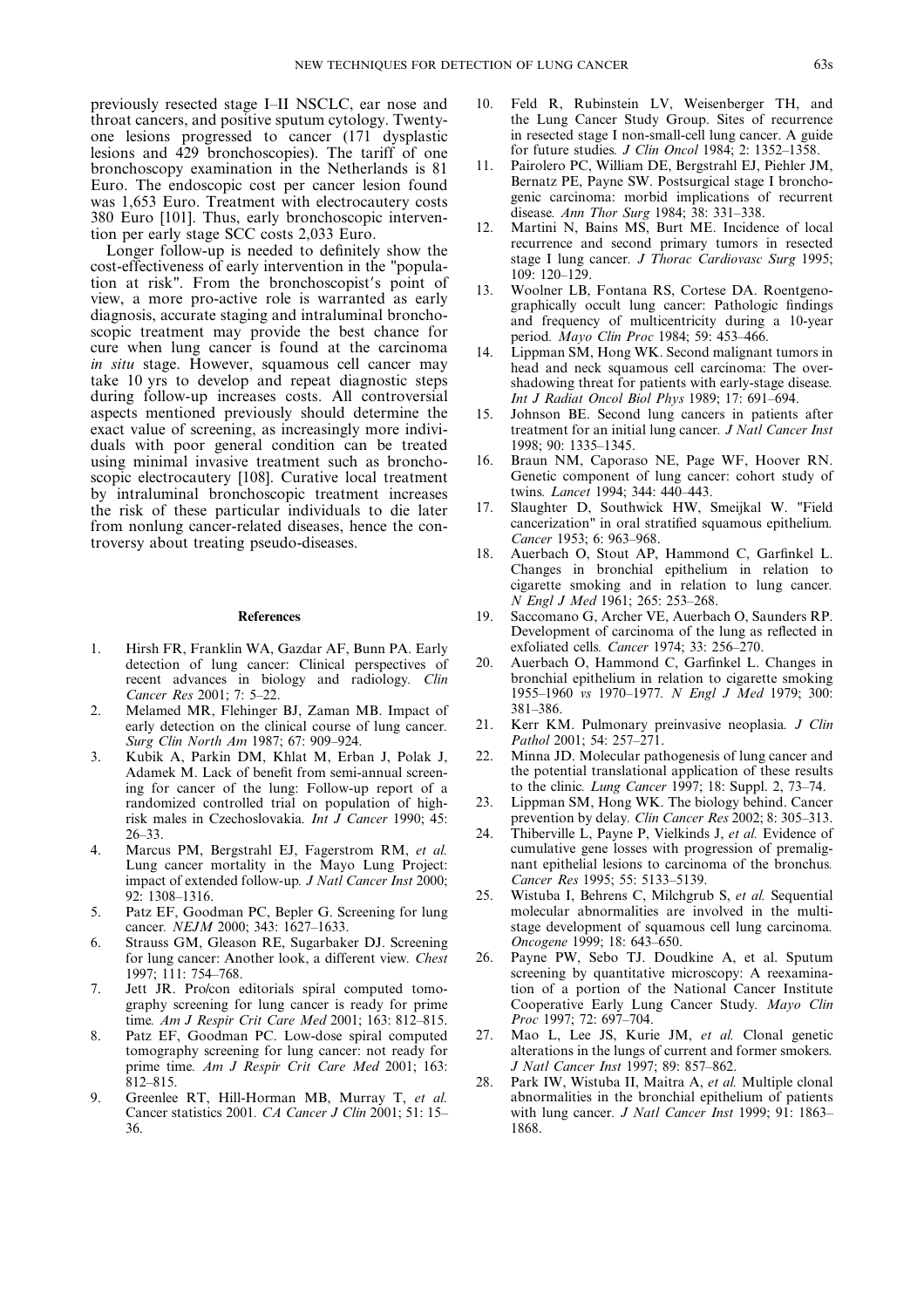- 29. Gazdar A, Park I, Sood S, et al. Clonal patches of molecular changes in smoking damaged respiratory epithelium. Lung Cancer 2000; 29: S7.
- 30. Hayata Y, Kato H, Furuse K, Kusunoki Y, Suzuki S, Mimura S. Photodynamic therapy of 169 early stage cancers of the lung and oesophagus: a Japanese multicentre study. Laser Med Sci 1996; 11: 255–259.
- 31. Boxem TJ van, Venmans BJ, Postmus PE, Sutedja G. Curative endobronchial therapy in early-stage nonsmall cell lung cancer. *J Bronchol* 1999; 6: 198-206.
- 32. Hayata Y, Funatsu H, Kato H. Results of lung cancer screening programs in Japan: Early detection and localization of lung tumors in high risk groups. In: Band PR, ed. Recent Results of Cancer Research. Vol 82. Heidelberg, Springer Berlin, 1982; pp. 179–186.
- 33. Kaneko M, Eguchi K, Ohmatsu H, et al. Peripheral lung cancer: Screening and detection with low-dose spiral CT versus radiography. Radiology 1996; 201: 798–802.
- 34. Saito Y, Nagamoto N, Ota S. Results of surgical treatment for roentgenographically occult bronchogenic squamous cell carcinoma. J Thorac Cardiovasc Surg 1992; 104: 401–407.
- 35. Shimizu N, Ando A, Teramoto S, Moritani Y, Nishii K. Outcome of patients with lung cancer detected via mass screening as compared to those presenting with symptoms. J Surg Oncol 1992; 50: 7–11.
- 36. Endo C, Sagawa M, Sato M, et al. What kind of hilar lung cancer can be a candidate for segmentectomy with curative intent? Retrospective clinicopathological study of completely resected roentgenographically occult bronchogenic squmous cell carcinoma. Lung Cancer 1998; 21: 93–97.
- 37. Koike T, Terashima M, Takizawa T, et al. The influence of lung cancer mass screening on surgical results. Lung Cancer 1999; 24: 75–80.
- 38. Miura H, Konaka C, Kawate N, Tsuchida T, Kato H. Sputum cytology-positive, bronchoscopically negative adenocarcinoma of the lung. Chest 1992; 192: 1328– 1332.
- 39. Flehinger BJ, Kimmel M, Melamed MR. The effect of surgical treatment on survival from early lung cancer: The impact of screening. Chest 1992; 101: 1013–1018.
- 40. Black WC. Overdiagnosis: An underrecognized cause of confusion and harm in cancer screening. J Natl Cancer Inst 2000; 92: 1280–1282.
- 41. Juffs HG, Tannock IF. Screening trials are even more difficult than we thought they were. J Natl Cancer Inst 2002; 94: 156–157.
- 42. McFarlane MJ, Feinstein AR, Wells CK. Clinical features of lung cancer discovered as a postmortem "surprise". Chest 1986; 90: 520–523.
- 43. Ichinose Y, Yano T, Yokoyama H. The correlation between tumor size and lymphatic vessel invasion in resected peripheral stage I non-small cell lung cancer. J Thorac Cadiovasc Surg 1994; 108: 684–686.
- 44. Ginsberg RJ, Rubinstein LV. Randomized trial of lobectomy versus limited resection for T1N0 non-small cell lung cancer. Lung Cancer Study Group. Ann Thorac Surg 1995; 60: 6615–6623.
- 45. Cortese DA, Edell ES, Kinsey JH. Photodynamic therapy for early stage squamous cell carcinoma of the lung. Mayo Clin Proc 1997; 72: 595–602.
- 46. Schuneman HJ, Dorn J, Grant BJB, Winkelstein W, Trevison M. Pulmonary function is a long-term predictor of mortality in the general population.

29-year follow-up of the Buffalo Health Study. Chest 2000; 118: 656–664.

- 47. Skillrud DM, Offord KP, Miller RD. Higher risk of lung cancer in chronic obstructive pulmonary disease. Ann Int Med 1986; 105: 503–507.
- 48. Tockman MS, Anthonissen NR, Wright EC, Donithan MG, The Intermittent Positive Pressure Breathing Trial Group and the Johns Hopkins Lung Project For The Early Detection of Lung Cancer. Airways obstruction and the risk for lung cancer. Ann Int Med 1987; 106: 512–518.
- 49. Nakaichi K, Imai K, Hayashi S. Polymorphisms of the CYP1A1 and Glutathione S-tranferase genes associated with susceptibility to lung cancer in relation to cigarette dose in as Japanese population. Cancer Res 1993; 53: 2994–2999.
- 50. Kiyohara C, Otsu A, Shirakawa T, Fukuda S, Hopkin J. Genetic polymorphisms and lung cancer susceptibility: A review. *Lung Cancer* 2002; 37: 241-256.
- 51. Kato H, Horai T. A colour atlas of endoscopic diagnosis in early stage lung cancer. Wolfe, Aylesbury, England, 1992; p. 35.
- 52. Sone W, Takashima S, Li F, et al. Mass screening for lung cancer with mobile spiral computed tomography scanner. Lancet 1998; 351: 1242–1245.
- 53. Henschke CI, McCauley DI, Yankelevitz DF, et al. Early lung cancer action project: Overall design and findings from baseline screening. Lancet 1999; 354: 99– 105.
- 54. van Klaveren RJ, Habbema JDF, Pedersen JH, de Koning HJ, Oudkerk M, Hoogsteden HC. Lung cancer screening by low-dose spiral computed tomography. Eur Respir J 2001; 18: 857–866.
- 55. Hirsch FR, Prindiville SA, Byers T, et al. Sputum cytology as a marker of risk for lung cancerpreliminary results from the University of Colorado high risk cohort study. http://www.asco.org.
- 56. Tockman MS, Mulshine JL, Piantadosi S, et al. Prospective detection of preclinical lung cancer: results from two studies of heterogeneous nuclear ribonucleoprotein A2/B1 overexpression. Clin Cancer Res 1997; 3: 2237–2246.
- 57. Hittelman WN. Clones and subclones in the lung cancer field. J Natl Cancer Inst 1999; 91: 1796–1799.
- 58. Ahrendt SA, Chow JT, Xu LH, et al. Molecular detection of tumor cells in bronchoalveolar lavage fluid from patients with early stage lung cancer. *J Natl* Cancer Inst 1999; 91: 332–339.
- 59. Ikeda N, MacAulay C, Lam S, et al. Malignancy associated changes in bronchial epithelial cells and clinical application as a biomarker. Lung Cancer 1998; 19: 161–166.
- 60. Marek W, Kotschy-Lang N, Muti A, et al. Can semiautomated image cytometry on induced sputum become a screening tool for lung cancer. Eur Resp J 2001; 18: 942–950.
- 61. Soda H, Tomita H, Kohno S, Oka M. Limitation of annual screening chest radiography for the diagnosis of lung cancer. A retrospective study. Cancer 1993; 72: 2341–2346.
- 62. Quenkel GBA, Kessels AGH, Goei R, Engelshoven JMA. Miss rate of lung cancer on the chest radiography in clinical practice. Chest 1999; 115: 720–724.
- 63. Sutedja G, Golding RP, Postmus PE. HRCT in patients referred for intraluminal bronchoscopic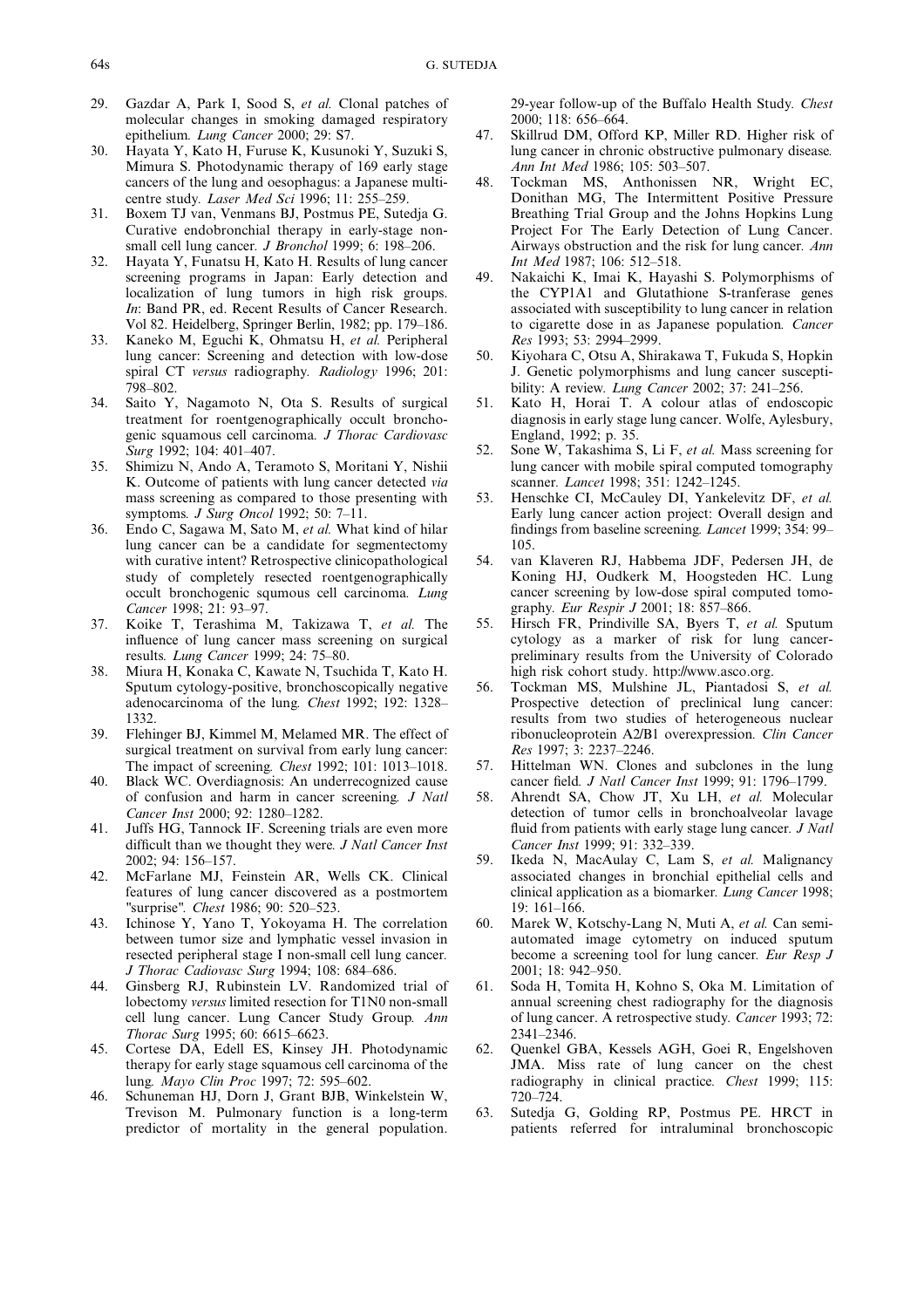therapy with curative intent. Eur Resp J 1996; 9: 1020– 1023.

- 64. Aquino SL, Vining DJ. Virtual bronchoscopy. Clin Ches Med 1999; 20: 725–530.
- 65. Sato M, Saito Y, Usuda K, Takahashi S, Sagawa M, Fujimura S. Occult lung cancer beyond bronchoscopic visibility in sputum cytology positive patients. Lung Cancer 1998; 20: 17–24.
- 66. Tanaka M, Takizawa H, Satoh M, Okada Y, Yamasawa F, Umeda A. Assessment of an ultrathin bronchoscope that allows cytodiagnosis of small airways. Chest 1994; 106: 1443–1447.
- 67. Hung J, Lam S, LeRiche JC, Palcic B. Autofluorescence of normal and malignant bronchial tissue. Lasers Surg Med 1991; 11: 99–105.
- 68. Lam S, MacAulay C, Hung J, LeRiche JC, Profio AE, Palcic B. Detection of dysplasia and CIS with a lung imaging fluorescence endoscopy device. J Thorac Cardiovasc Surg 1993; 105: 1035–1040.
- 69. Qu J, MacAulay C, Lam S, Palcic B. Laser-induced fluorescence spectroscopy at endoscopy: tissue optics, Monte Carlo modelling and in vivo measurements. Optical Engineering 1995; 34: 3334–3343.
- 70. Haussinger K, Pichler J, Stanzel F, et al. Autofluorescence bornchoscopy: the D-light system. In: Bolliger CT, Mathur PN, eds. Interventional bronchoscopy. Vol 30. Prog Respir Res Basel, Karger, 2000; pp. 243–252.
- 71. Kakihana M, Kim KI, Okunaka T, et al. Early detection of bronchial lesions using system of autofluorescence endoscopy (SAFE) 1000. Diagn Ther Endoscopy 1999; 5: 99–104.
- 72. McWilliams A, Le Riche J, MacAulay C, Lam S. Quantitative fluorescence bronchoscopy. IPA 8th World Congress of Photodynamic Medicine, Vancouver Canada, June 2001, Abstract P40. http://www.derm. ubc.ca/pdt2001/.
- 73. Lam S, Kennedy T, Unger M, et al. Localization of bronchial intraepithelial neoplastic lesions by fluorescence bronchoscopy. Chest 1998; 113: 696-702.
- 74. Thiberville, Sutedja G, Vermijlen P. A multicenter European study using the light induced fluorescence endoscopy system to detect precancerous lesions in high-risk individuals. Eur Resp J 1999; 14: 2475.
- 75. Sutedja G, Venmans BJ, Smit EF, Postmus PE. Fluorescence bronchoscopy for early detection of lung cancer. A clinical perspective. Lung Cancer 2001; 34: 157–168.
- 76. Hirsch FR, Prindiville SA, Miller YE, et al. Fluorescence versus white-light bronchoscopy for detection of preneoplastic lesions: a randomized study. J Natl Cancer Inst 2001; 93: 1385–1391.
- Pierard P, Vermijlen P, Bosschaerts T, et al. Synchronous roentgenographically occult lung carcinoma in patients with resectable primary lung cancer. Chest 2000; 117: 779–785.
- 78. Keith RL, Miller YE, Genmill RM, et al. Angiogenic squamous dysplasia in bronchi of individuals at high risk for lung cancer. Clin Cancer Res 2000; 6: 1616– 1625.
- 79. Sutedja G, Codrington H, Risse EK, et al. Autofluorescence bronchoscopy improves staging of radiograhically occult lung cancer and has an impact on therapeutic strategy. Chest 2001; 120: 1327–1332.
- 80. Venmans BJ, van Boxem TJ, Smit EF, Postmus PE, Sutedja G. Results of two years experience with fluorescence bronchoscopy in detection of preinvasive

bronchial neoplasia. Diagn Ther Endoscopy 1999; 5: 77–84.

- 81. Lam S, LeRiche JC, Zheng Y, et al. Sex-related Differences in bronchial epithelial changes associated with tobacco smoking.  $J$  Natl Cancer Inst 1999; 91: 691–696.
- 82. Venmans BJ, Linden van der JC, Elbers JRJ, et al. Observer variability in histopathological reporting of bronchial biopsy specimens: influence on the results of AFB in detection of bronchial neoplasia. J Bronchol 2000; 7: 210–214.
- 83. Burnett RA, Howatson WR, Lang S, et al. Observer variability in histopathological reporting of non-small cell lung carcinoma on bronchial biopsy specimens. J Clin Pathol 1996; 49: 130–133.
- 84. Nicholson AG, Perry LJ, Cury PM, et al. Reproducibility of the WHO/IASLC grading system for preinvasive squamous lesions of the bronchus: A study of inter-observer and intra-observer variation. Histopathology 2001; 38: 202–208.
- 85. Hirsch FR, Gazdar AF, Gabrielson E, Lam S, Franklin WA. Histopathologic evaluation of premalignant and early malignant bronchial lesions: an interactive program based on internet digital images to improve WHO criteria for early diagnosis of lung cancer and for monitoring chemoprevention studies – A SPORE collaborative project. Lung Cancer 2000; 29: Suppl. 2, 209.
- 86. Vo-Dinh T, Mathur PN. Optical diagnostic and therapeutic technologies in pulmonary medicine. In: Bolliger CT, Mathur PN, eds. Interventional bronchoscopy. Vol 30. Prog Respir Res Basel, Karger, 2000; pp. 267–279.
- 87. Wagnieres GA, Star WM, Wilson BC. In vivo fluorescence spectroscopy and imaging for oncological applications. Photochem Photobiol 1998; 68: 603–632.
- 88. Fujimoto JG. Optical coherence tomography for the diagnosis of neoplasia. Lung Cancer 2000; 29: Suppl. 2, 89.
- 89. MacAulay CE, Guillaud M, LeRiche J, et al. 2D and 3D quantitative microscopy for preinvasive lung cancer. Lung Cancer 2000; 29: Suppl. 1, 252.
- 90. Bota S, Auliac J-B, Paris C, et al. Follow-up of bronchial precancerous lesions and carcinoma in situ using fluorescence endoscopy. Am J Respir Crit Care Med 2001; 164: 1688–1693.
- 91. Breuer RH, Elzinga EH, Risse J, et al. The natural course of preneoplastic lesions in bronchial epithelium – A longitudinal study. Am J Resp Crit Care Med 2002; 165: A403.
- 92. Lam S, MacAulay C, LeRiche J, et al. A randomized phase Iib trial of anethole dithiolethione in smokers with bronchial dysplasia. J Natl Cancer Inst 2002: 94: 1001–1009.
- 93. Venmans BJ, van Boxem TJ, Smit EF, Postmus PE, Sutedja G. Outcome of bronchial CIS. Chest 2000; 117: 1472–1576.
- 94. Baba M, Sekine Y, Suzuki M, et al. Correlation between endobronchial ultrasonography (EBUS) images and histologic findings in normal and tumorinvaded bronchial wall. Lung Cancer 2002; 35: 65–71.
- 95. Miyazu Y, Miyazawa T, Kurimoto N, Iwamoto Y, Kanoh K, Kohno N. Endobronchial ultrasonography in the assessment of centrally located early-stage lung cancer before photodynamic therapy. Am J Respir Crit Care Med 2002; 165: 832–837.
- 96. Herder GJ, Breuer RH, Comans EF, Risse EK, van